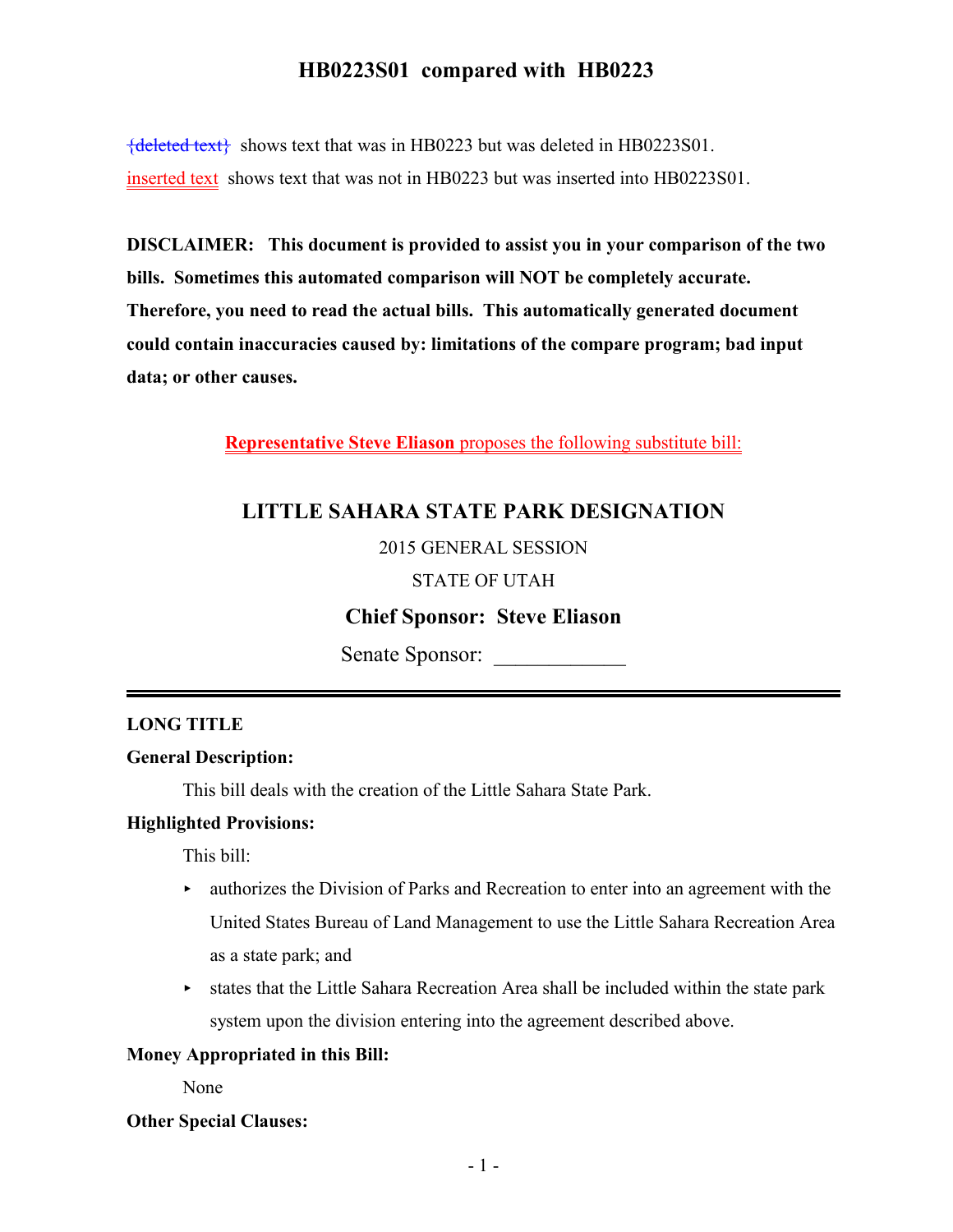# **HB0223S01 compared with HB0223**

None

#### **Utah Code Sections Affected:**

ENACTS:

**79-4-605**, Utah Code Annotated 1953

*Be it enacted by the Legislature of the state of Utah:*

Section 1. Section **79-4-605** is enacted to read:

**79-4-605. Little Sahara included within state park system.**

(1) As used in this section, "Little Sahara Recreation Area" means the area of land in the Sevier Desert, approximately 55,905 acres, fully described by the map and legal description on file with the division.

(2) The division may:

(a) enter into an agreement for the use of the Little Sahara Recreation Area as a state park with the United States Bureau of Land Management; and

(b) receive donations of land or facilities at the Little Sahara Recreation Area for inclusion within the state park.

(3) In entering the agreement described in Subsection (2)(a), the division  $\frac{\text{shall}}{\text{shall}}$ :

(a) may pursue a land transfer agreement with the United States Bureau of Land Management; and

(b) may, if a land transfer agreement is not possible, seek to purchase or lease the land from the United States Bureau of Land Management through the Recreation and Public Purposes Act, 43 U.S.C. 869 et seq.; and

(c) shall finalize an agreement to receive land by transfer, purchase, or lease, as described in Subsections (3)(a) and (b), if the resulting state park would be financially self-sustaining, other than one-time, up-front costs.

(4) The Little Sahara Recreation Area shall be included within the state park system upon the division entering into the agreement described in Subsection (2)(a).

 $(5)$  (a) Upon the division entering into the agreement described in Subsection  $(2)(a)$ , the division shall rename the approximately 9,000-acre area known as the Rockwell Outstanding Natural Area to the "Bill Orton State Wilderness Area."

(b) The director shall recommend the Bill Orton State Wilderness Area to the governor